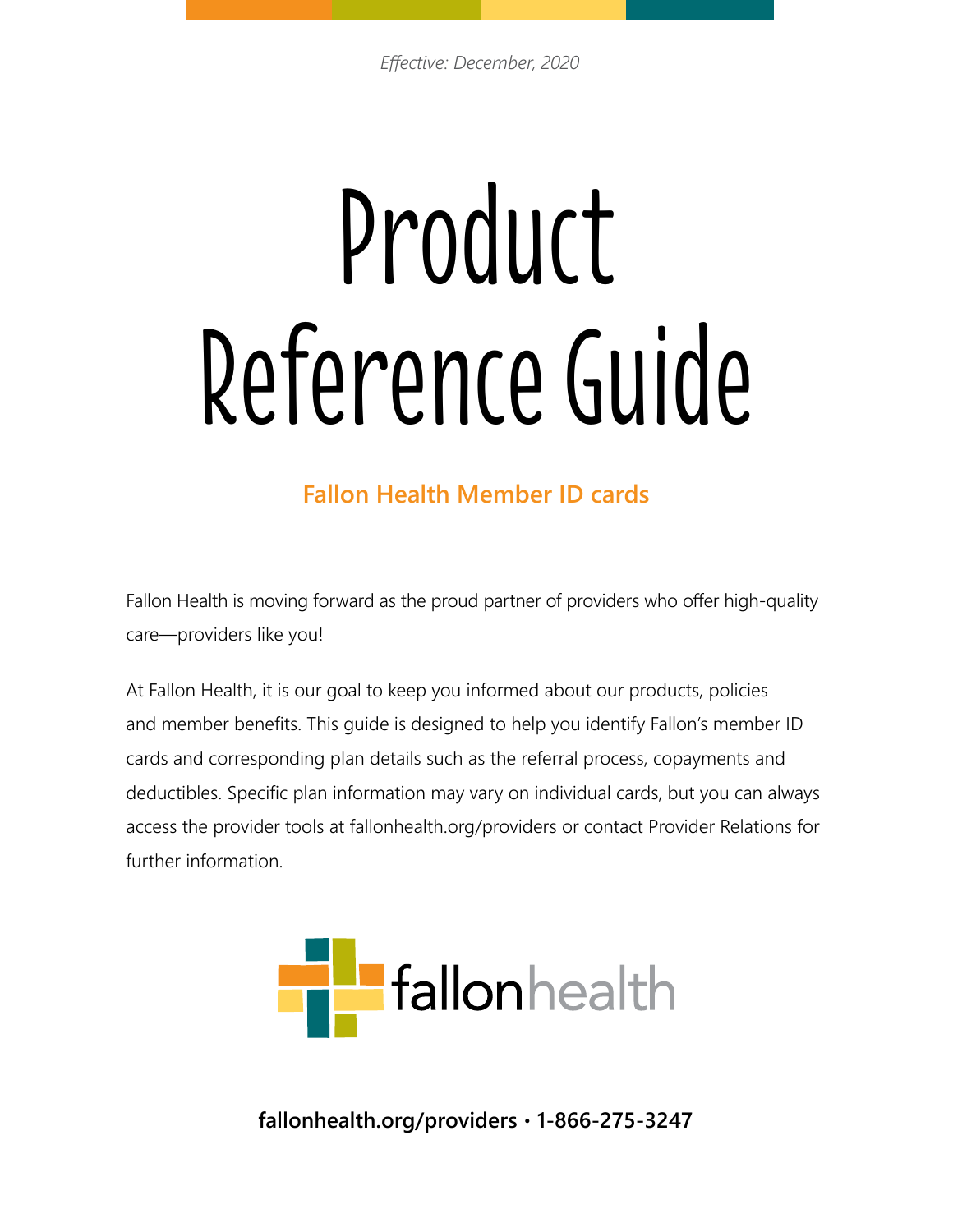# **The checked boxes indicate the Fallon plans you are contracted for as of \_\_\_\_\_\_/\_\_\_\_\_\_/\_\_\_\_\_\_\_\_\_\_\_\_.**

Your Provider Relations Representative will mark the contracted plans and date. Please call Provider Relations at 1-866-275-3247, prompt 4 if you have additional questions.

### **COMMERCIAL plans:**

# **CUSTOMIZED EMPLOYER GROUP\* plans:**

| follows Select Care network                                                                                   |
|---------------------------------------------------------------------------------------------------------------|
| follows Direct Care network                                                                                   |
| $\Box$ The City of Worcester Advantage—Direct Plan4<br>follows Direct Care network                            |
| The City of Worcester Advantage—Advantage Plan4<br>$\Box$ Tier 1 $\Box$ Tier 2<br>follows Select Care network |
| GIC-Direct Care<br>5<br>follows Direct Care network                                                           |
| □ GIC—Select Care<br>5<br>follows Select Care network                                                         |

# **INDIVIDUAL plans:**

¨ Fallon Health Connector options...................................5

- □ Direct Care □ Select Care
- $\square$  Community Care

# **MASSHEALTH ACCOUNTABLE CARE ORGANIZATION (ACO) plans:**

| □ Berkshire Fallon Health Collaborative (BFHC)6 |
|-------------------------------------------------|
|                                                 |
|                                                 |

¨ Wellforce Care Plan............................................................6

### **MEDICARE plans:**

| □ Fallon Medicare Plus <sup>™</sup> Central Premier HMO 7 |  |
|-----------------------------------------------------------|--|
|                                                           |  |
|                                                           |  |
|                                                           |  |

# **MASSHEALTH STANDARD eligible seniors:**

# **PACE program:**

|--|--|--|

*\*Administrative services only (ASO) plans.*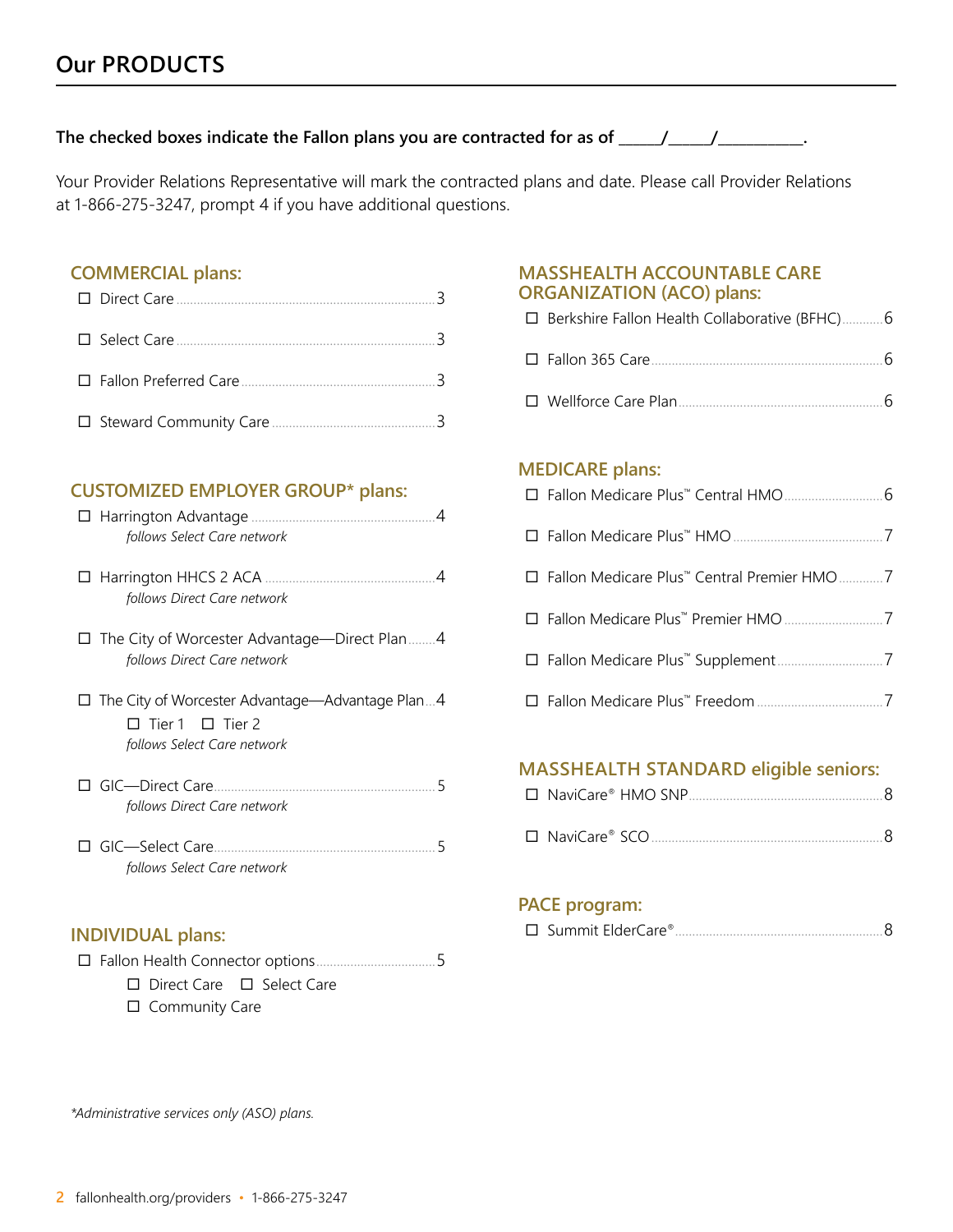

### **Direct Care**

- Members must choose a PCP from the Direct Care network.
- PCP referral is required for in-network specialty care. Out-of-network specialty care requires prior authorization.
- Members are eligible for Fallon's Peace of Mind Program™.



# **Select Care**

- Members must choose a PCP from the Select Care network.
- PCP referral is required for in-network specialty care. Out-of-network specialty care requires prior authorization.



# **Fallon Preferred Care**

- Preferred provider organization (PPO) product.
- Members have nationwide access to hospitals and physicians available through the Fallon Preferred Care and PHCS/MultiPlan networks.
- 



# **Steward Community Care**

- Members must choose a PCP from the Steward Community Care network.
- PCP referral is required for in-network specialty care. Out-of-network specialty care requires prior authorization.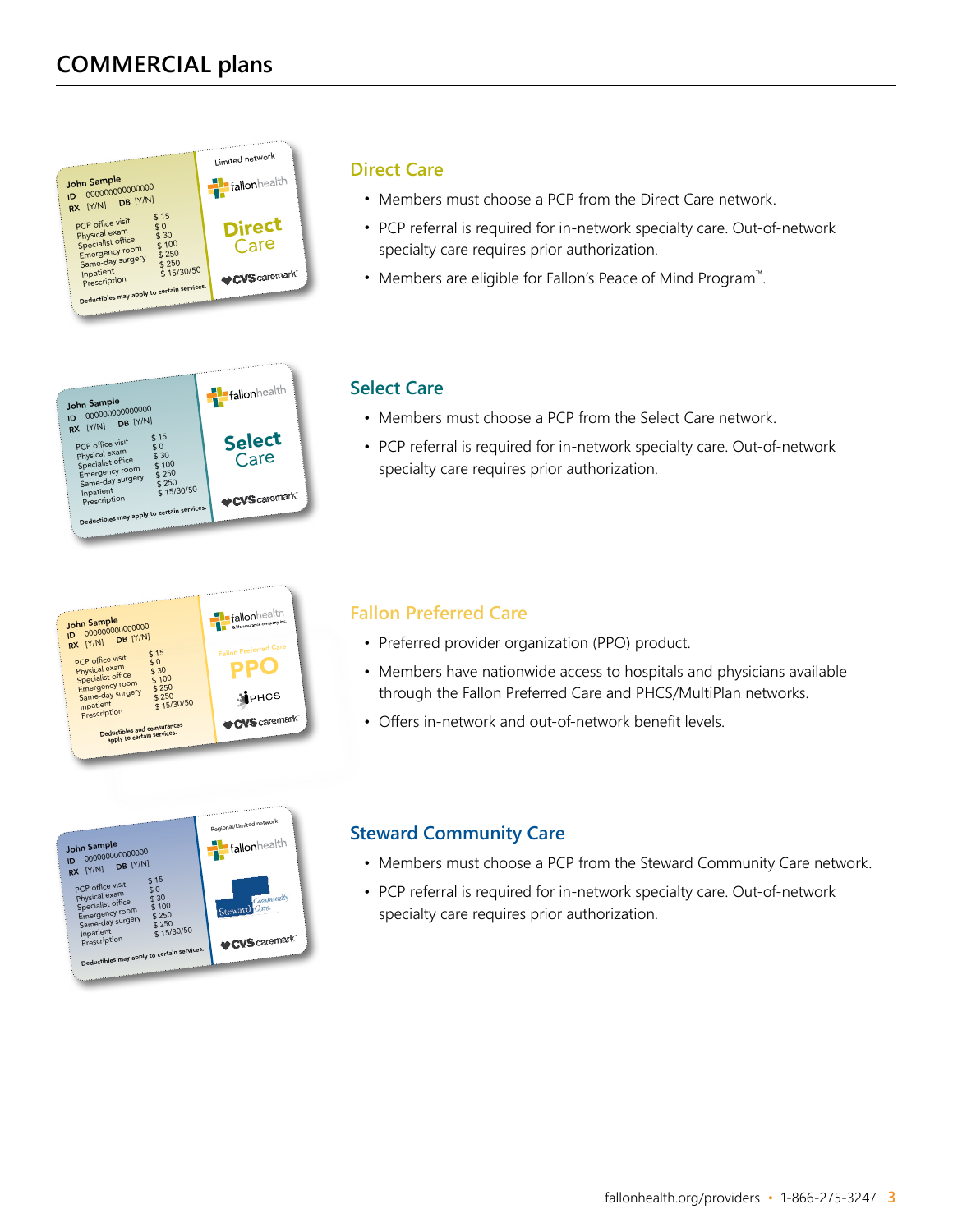

# **Harrington Advantage**

- Preferred provider organization (PPO) product.
- Offers in-network and out-of-network benefit levels.
- Members are not required to designate a PCP, and PCP referrals are not needed for specialty care.
- In-network providers are categorized into two tiers.
- Cost-sharing varies by tier. Members who see a Tier 1 provider will pay a lower cost-sharing amount than when they see a Tier 2 or out-of-network provider.

### fallon health John Sample ID  $RX$  DB Harrington PCP office visit  $\frac{$20/35}{90}$ **HEALT ALTHCARE** PCP office visit 50<br>Physical exam \$ 20/50<br>Specialist office \$ 100 Specialist office for \$100<br>Emergency room for \$0% / 20%<br>Same-day surgery for \$0% / 20% France and the store of the store of the same-day surgery<br>Same-day surgery  $\frac{1}{20\%}/20\%$  HHCS2 ACA Deductibles or coinsurance may apply<br>to certain services.

# **Harrington HHCS 2 ACA**

- Members must choose a PCP from the HHCS 2 ACA plan network, which is based on Fallon's Direct Care network.
- PCP referral is required for in-network specialty care. Out-of-network specialty care requires prior authorization.
- Members of HHCS 2 ACA are eligible for the Peace of Mind Program™.



# **The City of Worcester Advantage— Direct Plan and Advantage Plan**

- Direct Plan members must choose a PCP from The City of Worcester Advantage Direct network, based on Fallon's Direct Care network.
- Advantage Plan members must choose a PCP from The City of Worcester Advantage network, a tiered network based on Fallon's Select Care network.
- PCP referral is required for in-network specialty care. Out-of-network specialty care requires prior authorization.
- Direct Plan members are eligible for Fallon's Peace of Mind Program™.
- Advantage Plan providers are categorized into 1 of 2 tiers. Cost-sharing varies by tier.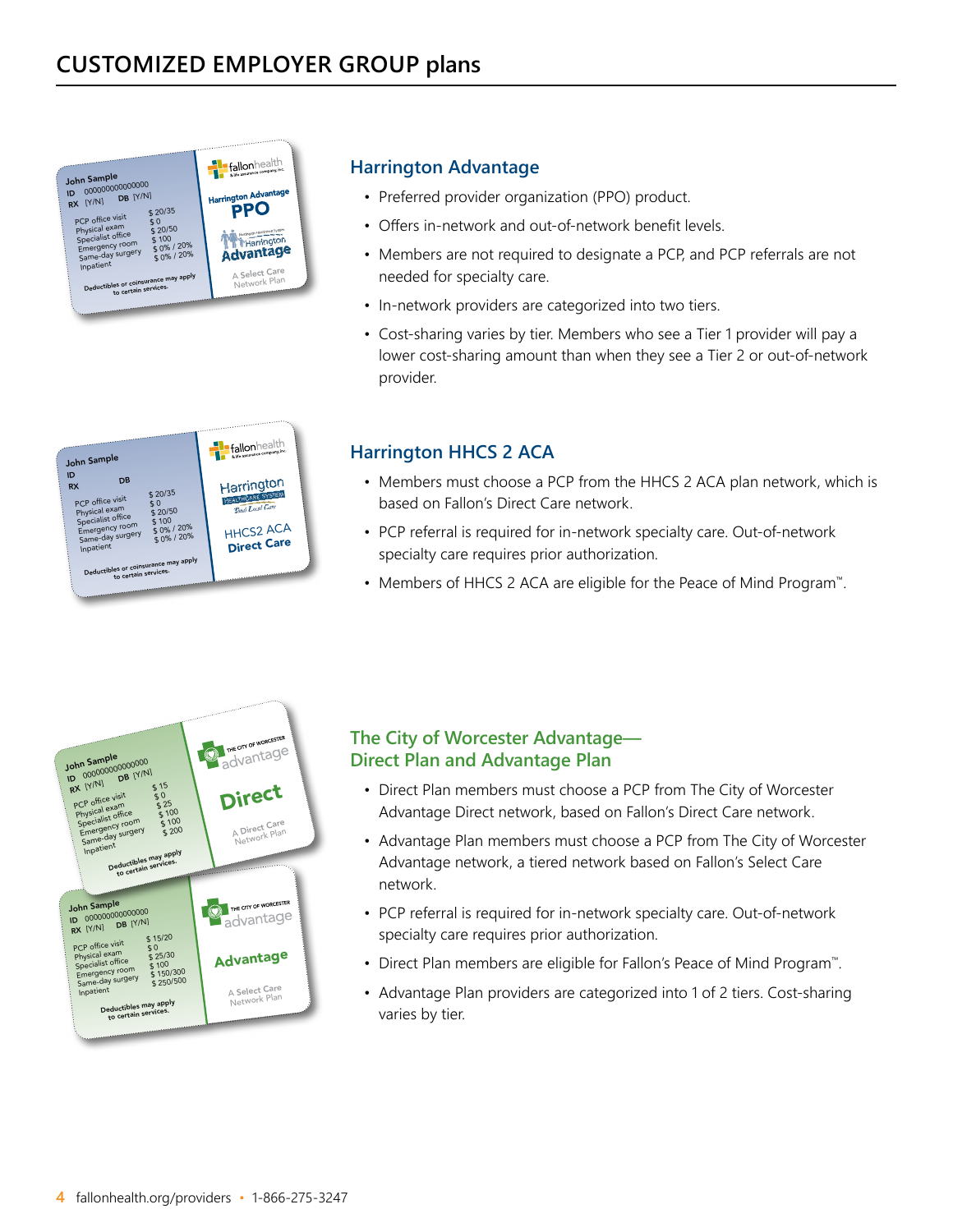

# **Commonwealth of Massachusetts Group Insurance Commission (GIC)—Direct Care and Select Care**

- Direct Care members must choose a PCP from Fallon's Direct Care network. Specialist only cost-sharing varies by tier.
- Select Care members must choose a PCP from Fallon's Select Care network. Specialist and hospital cost-sharing varies by tier.
- PCP referral is required for in-network specialty care. Out of network specialty care requires prior authorization.
- Direct Care members are eligible for Fallon's Peace of Mind Program™.

# **INDIVIDUAL HEALTH plans**





# **Fallon Health Connector options**

- Card will specify plan name: *Direct Care* or *Select Care*.
- Members must choose a PCP within their plan's network.
- All standard features and programs included.
- PCP referral is required for in-network specialty care. Out-of-network specialty care requires prior authorization.
- Members of Direct Care are eligible for the Peace of Mind Program™.

# **Community Care**

- Members must choose a PCP from the Community Care network.
- PCP referral is required for in-network specialty care. Out-of-network specialty care requires prior authorization.
- All standard features and programs included.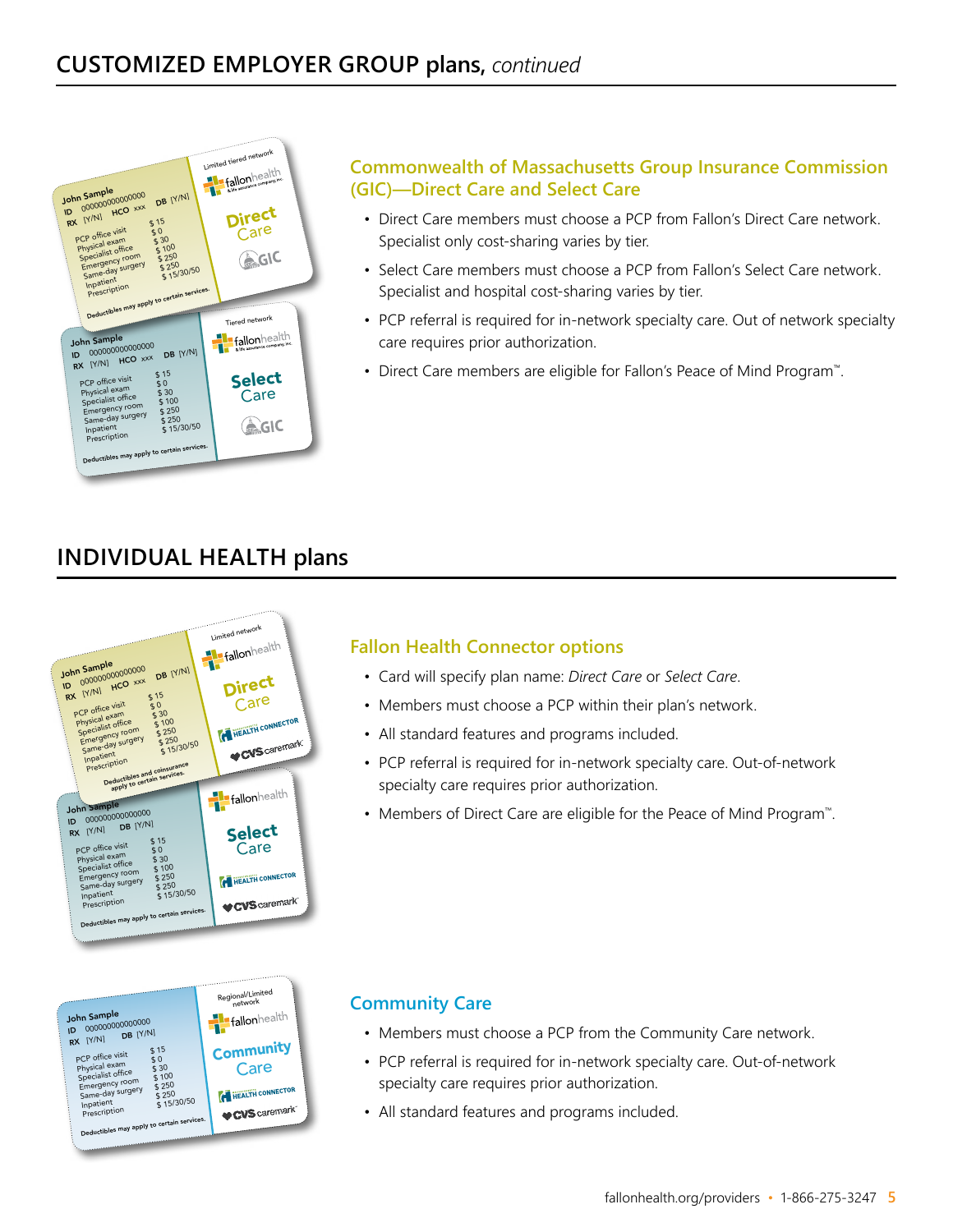



# **Berkshire Fallon Health Collaborative (BFHC)**

- Members must choose a PCP from the Berkshire Fallon Health Collaborative (BFHC) network.
- PCP referrals are not required for specialty care when referred to a BFHC Core provider.
- PCP referrals are required for BFHC Affiliate providers.
- Out-of-network services, including specialty care visits, require prior authorization from the Plan.
- Members are not eligible for It Fits! or infertility treatment.

# **Fallon 365 Care**

- Members must choose a PCP from the Fallon 365 Care network.
- PCP referral is not required for specialty care within Reliant Medical Group or Southboro Medical Group.
- PCP referral is required for specialty care outside of Reliant Medical Group and Southboro Medical Group, even if the provider is a contracted Fallon 365 Care network provider.
- Out-of-network authorization is required for all out-of-network services including specialist visits.
- Members are not eligible for It Fits! or infertility treatment.



# **Wellforce Care Plan**

- Members must choose a PCP from the Wellforce Care Plan network.
- PCP referrals are required for all specialist visits in the Wellforce Care Plan network and specialist visits to any Wellforce Care Plan affiliates.
- Out-of-network authorization is required for all out-of-network services.
- Members are not eligible for It Fits! or infertility treatment.

# **MEDICARE plans**



# **Fallon Medicare Plus™ Central HMO**

- For individual consumers who are Medicare-eligible and live in Worcester County.
- Includes Medicare Part D prescription drug coverage (MAPD).
- Members must choose a PCP from the Fallon Medicare Plus Central HMO network.
- Members must receive all care and services from a tailored selection of providers.
- PCP referral is required for some in-network specialty care. Out-of-network specialty care requires prior authorization.
- Note: card color may be orange, green or blue based on plan benefits.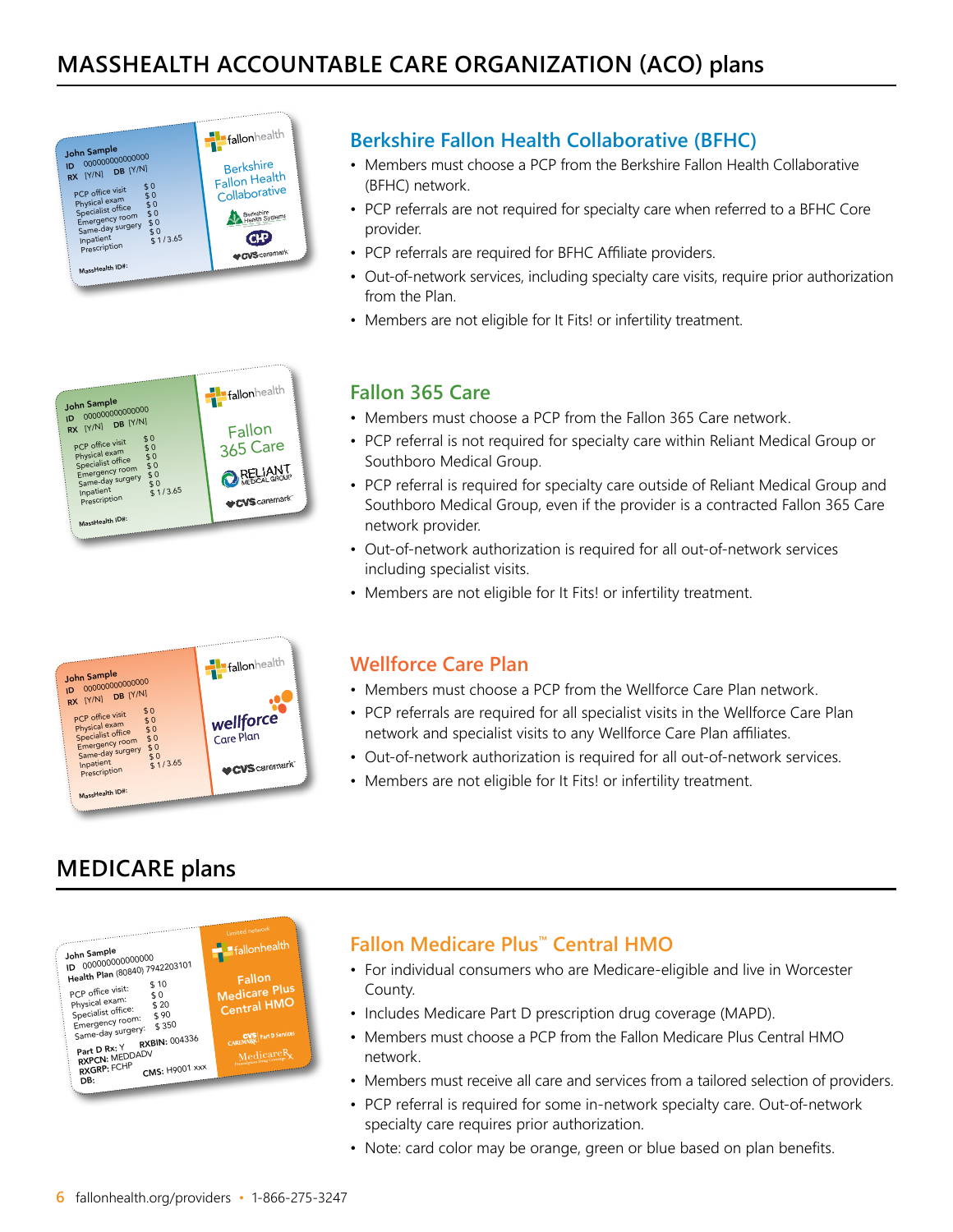









# **Fallon Medicare Plus™ HMO**

- For individual consumers who are Medicare-eligible.
- All but one plan includes Medicare Part D prescription drug coverage (MAPD).
- Members must choose a PCP from the Fallon Medicare Plus HMO network.
- PCP referral is required for some in-network specialty care. Out-of-network specialty care requires prior authorization.
- Note: card color may be orange, green or blue based on plan benefits.

# **Fallon Medicare Plus™ Central Premier HMO**

- For Medicare-eligibles with retiree coverage through an employer group or union and who live in Worcester County.
- Includes Medicare Part D prescription drug coverage (MAPD).
- Members must choose a PCP from the Fallon Medicare Plus™ Central Premier HMO network.
- Members must receive all care and services from a tailored selection of providers.
- PCP referrals are required for some in-network specialty care. Out-of-network specialty care requires prior authorization.

# **Fallon Medicare Plus™ Premier HMO**

- For Medicare-eligibles with retiree coverage through an employer or union group.
- Includes Medicare Part D prescription drug coverage (MAPD).
- Members must choose a PCP from the Fallon Medicare Plus Premier HMO network.
- PCP referral is required for some in-network specialty care. Out-of-network specialty care requires prior authorization.

# **Fallon Medicare Plus™ Supplement**

- For individual consumers who are Medicare-eligible.
- Excludes Medicare Part D prescription drug coverage.
- Members are not required to choose a PCP.
- Members may see any provider they choose who accepts Medicare.
- Referrals and prior plan authorizations are not required.

# **Fallon Medicare Plus™ Freedom**

- For Medicare-eligibles with retiree coverage through an employer.
- Plans available with and without prescription coverage.
- Members are not required to choose a PCP.
- Members may see any provider, anywhere in the U.S., who accepts Medicare.
- Referrals and prior plan authorizations are not required.